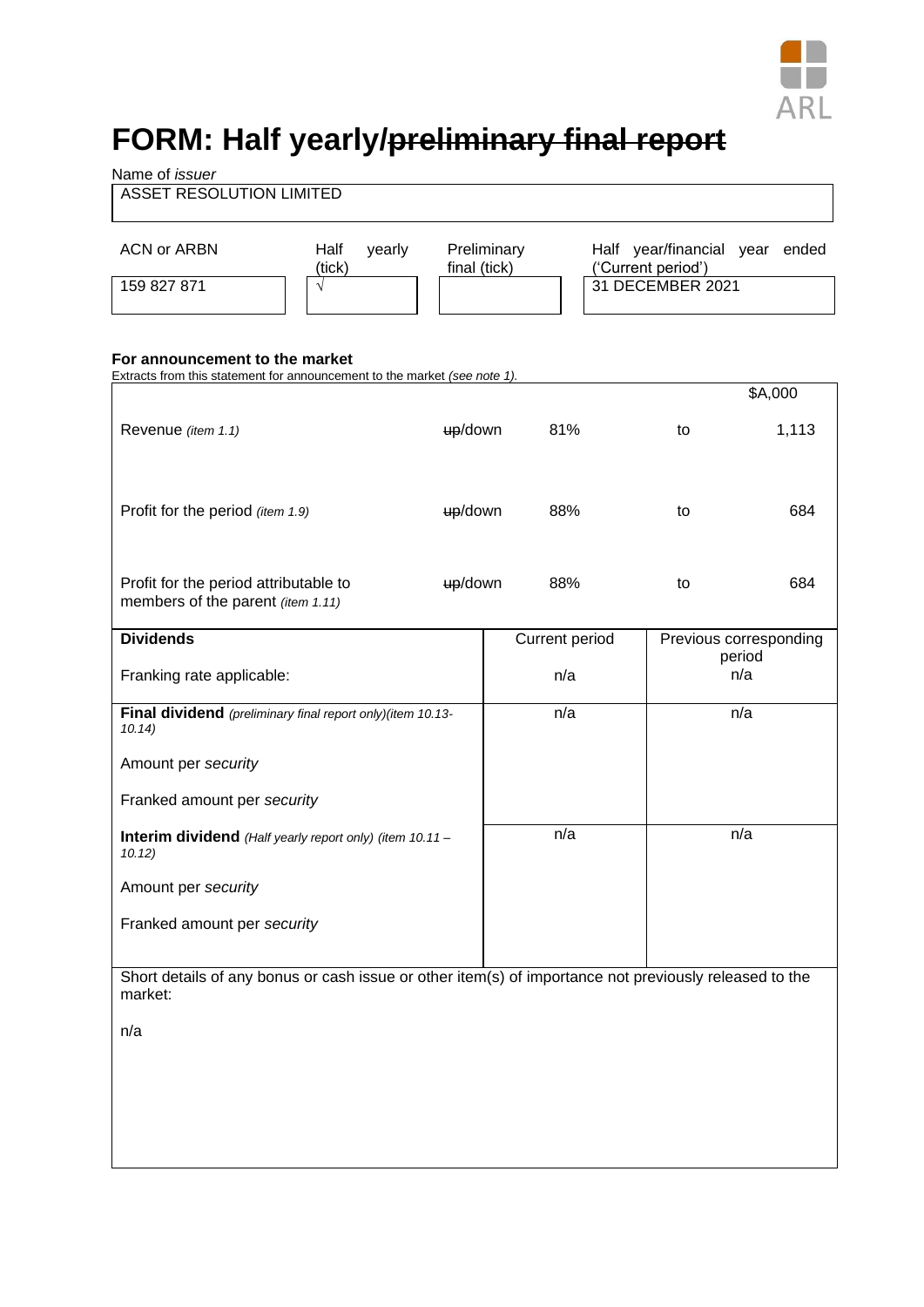

# **Annual meeting**

*(Preliminary final statement only)*

The annual meeting will be held as follows:

Place

**Date** 

Time

Approximate date the annual report will be available

#### **Compliance statement**

1. This statement has been prepared under accounting policies which comply with accounting standards as defined in the *Corporations Act* or other standards acceptable to the Exchange (see note 13).

Identify other standards used  $N/A$ 

- 2. This statement, and the financial statements under the *Corporations Act* (if separate), use the same accounting policies.
- 3. This statement does/does not\* *(delete one)* give a true and fair view of the matters disclosed (see note 2).
- 4. This statement is based on financial statements to which one of the following applies:
	- $\sqrt{\phantom{a}}$  The financial statements have been  $\Box$ <br>audited. The financial statements have been subject to review by a registered auditor (or overseas equivalent).
	- $\Box$ The financial statements are in the process of being audited or subject to review.  $\Box$ The financial statements have *not* yet been audited or reviewed.
- 5. If the accounts have been or are being audited or subject to review and the audit report is not attached, details of any qualifications are attached/will follow immediately they are available\* (*delete one*). (*Half yearly statement only - the audit report must be attached to this statement if the statement is to satisfy the requirements of the Corporations Act.*) Auditors Review Report is part of the lodged Interim Report
- 6. The *issuer* has/does not have\* (*delete one*) a formally constituted audit committee.

(Company secretary)

Sign here: ...................................................... Date: 9 March 2022

Print name: Victoria Allinson